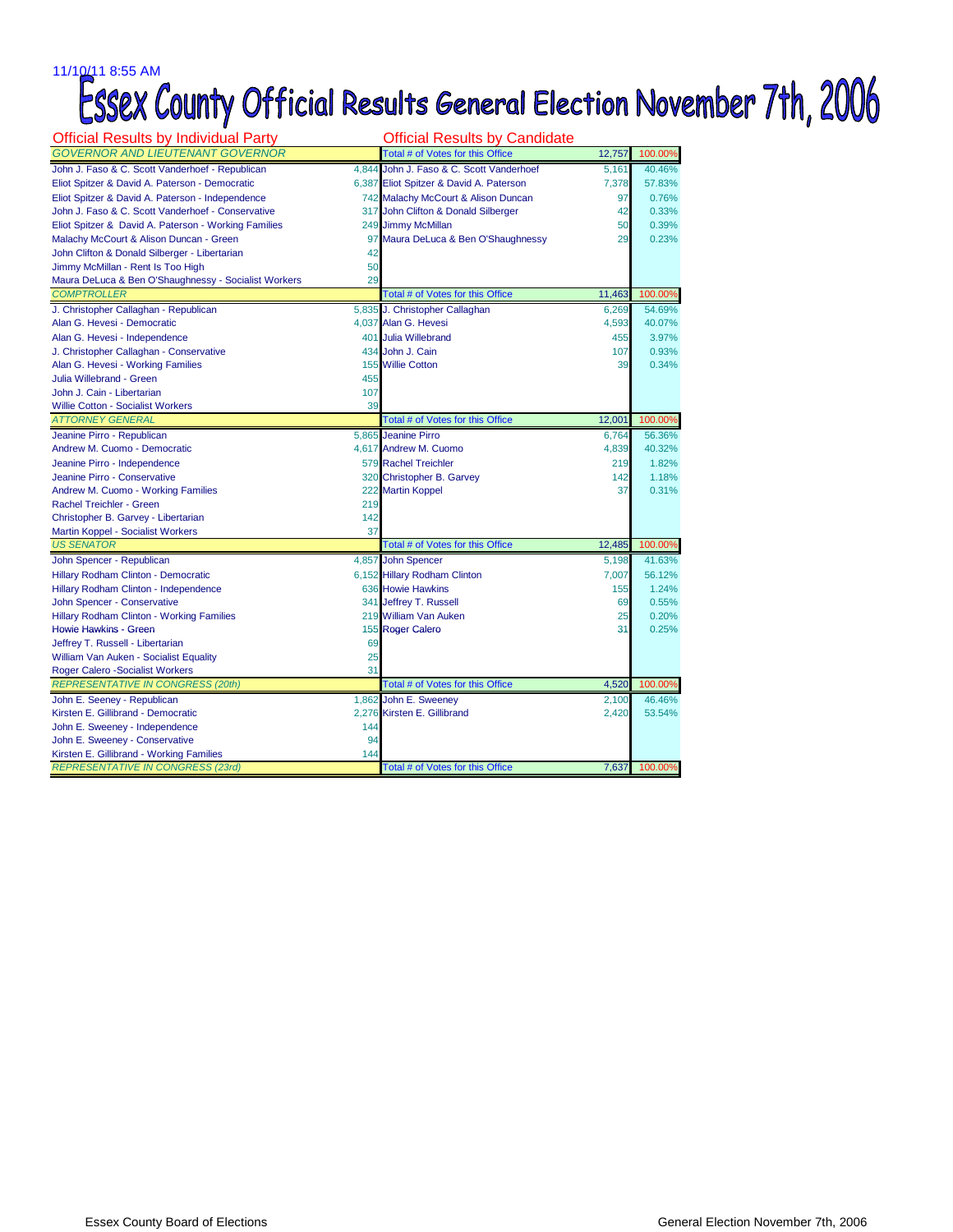| John M. McHugh - Republican                   | 4,060 John M. McHugh<br>4.689              | 61.40%  |
|-----------------------------------------------|--------------------------------------------|---------|
| Robert J. Johnson - Democratic                | 2.795 Robert J. Johnson<br>2,948           | 38.60%  |
| John M. McHugh - Independence<br>408          |                                            |         |
| John M. McHugh - Conservative<br>221          |                                            |         |
| Robert J. Johnson - Working Families<br>153   |                                            |         |
| <b>STATE SENATOR (45th)</b>                   | Total # of Votes for this Office<br>13,135 | 100.00% |
| Elizabeth O'C. Little - Republican            | 7.671 Elizabeth O'C. Little<br>9.120       | 69.43%  |
| Timothy C. Merrick - Democratic               | 3,786 Timothy C. Merrick<br>4,015          | 30.57%  |
| Elizabeth O'C. Little - Independence<br>1.036 |                                            |         |
| Elizabeth O'C. Little - Conservative<br>413   |                                            |         |
| 229<br>Timothy C. Merrick - Working Families  |                                            |         |
| <b>MEMBER OF ASSEMBLY (113rd)</b>             | Total # of Votes for this Office<br>9,577  | 100.00% |
| Teresa R. Sayward - Republican                | 7,641 Teresa R. Sayward<br>9.577           | 100.00% |
| Teresa R. Sayward - Independence<br>1,436     |                                            |         |
| Teresa R. Sayward - Conservative<br>500       |                                            |         |
| <b>MEMBER OF ASSEMBLY (114th)</b>             | Total # of Votes for this Office<br>453    | 100.00% |
| Janet L. Duprey - Republican                  | 239 Janet L. Duprey<br>271                 | 59.82%  |
| Andrew D. Brockway - Democratic               | 166 Andrew D. Brockway<br>178              | 39.29%  |
| Janet L. Duprey - Independence                | 22 Kevin F. Nichols                        | 0.88%   |
| Janet L. Duprey - Conservative<br>10          |                                            |         |
| Andrew D. Brockway - Working Families<br>12   |                                            |         |
| Kevin F. Nichols                              |                                            |         |
| <b>COUNTY TREASURER</b>                       | Total # of Votes for this Office<br>7,668  | 100.00% |
| Michael G Diskin - Republican                 | 7.668 Michael G Diskin<br>7,668            | 100.00% |
| <b>COUNTY CORONER.</b>                        |                                            |         |
| Kellie M. Valentine - Republican              | 6,854 Kellie M. Valentine<br>6,854         |         |
| Paul Connery - Republican                     | 6,787 Paul Connery<br>6,787                |         |
| W Robert Huestis Jr. - Republican             | 6.709 W Robert Huestis Jr.<br>6,709        |         |
| Walter S Marvin III - Republican              | 6,531 Walter S Marvin III<br>6,531         |         |

| CHESTERFIELD                               | <b>CROWN POINT</b>                       | ELIZABETHTOWN                                  |
|--------------------------------------------|------------------------------------------|------------------------------------------------|
| <b>GOVERNOR AND LIEUTENANT GOVERNOR</b>    | <b>GOVERNOR AND LIEUTENANT GOVERNOR</b>  | <b>GOVERNOR AND LIEUTENANT GOVERNOR</b>        |
| John J. Faso & C. Scott Vanderhoef         | 274 John J. Faso & C. Scott Vanderhoef   | 253 John J. Faso & C. Scott Vanderhoef<br>195  |
| Eliot Spitzer & David A. Paterson          | 452 Eliot Spitzer & David A. Paterson    | 210<br>263 Eliot Spitzer & David A. Paterson   |
| Malachy McCourt & Alison Duncan            | Malachy McCourt & Alison Duncan          | Malachy McCourt & Alison Duncan<br>7           |
| John Clifton & Donald Silberger            | John Clifton & Donald Silberger          | $\mathbf 0$<br>John Clifton & Donald Silberger |
| Jimmy McMillan                             | <b>Jimmy McMillan</b>                    | $\overline{2}$<br><b>Jimmy McMillan</b>        |
| Maura DeLuca & Ben O'Shaughnessy           | 2 Maura DeLuca & Ben O'Shaughnessy       | $\Omega$<br>2 Maura DeLuca & Ben O'Shaughnessy |
| <b>COMPTROLLER</b>                         | <b>COMPTROLLER</b>                       | <b>COMPTROLLER</b>                             |
| J. Christopher Callaghan                   | 358 J. Christopher Callaghan             | 216<br>279 J. Christopher Callaghan            |
| Alan G. Hevesi                             | 279 Alan G. Hevesi                       | 141<br>166 Alan G. Hevesi                      |
| <b>Julia Willebrand</b>                    | 24 Julia Willebrand                      | 15 Julia Willebrand<br>14                      |
| John J. Cain                               | John J. Cain                             | John J. Cain<br>3                              |
| <b>Willie Cotton</b>                       | <b>3 Willie Cotton</b>                   | 1 Willie Cotton                                |
|                                            |                                          |                                                |
| <b>ATTORNEY GENERAL</b>                    | <b>ATTORNEY GENERAL</b>                  | <b>ATTORNEY GENERAL</b>                        |
| <b>Jeanine Pirro</b>                       | 416 Jeanine Pirro                        | 308 Jeanine Pirro<br>230                       |
| Andrew M. Cuomo                            | 266 Andrew M. Cuomo                      | 165 Andrew M. Cuomo<br>146                     |
| <b>Rachel Treichler</b>                    | 21 Rachel Treichler                      | <b>5 Rachel Treichler</b><br>11                |
| Christopher B. Garvey                      | 11 Christopher B. Garvey                 | 3<br>Christopher B. Garvey                     |
| <b>Martin Koppel</b>                       | 3 Martin Koppel                          | Martin Koppel                                  |
| <b>US SENATOR</b>                          | <b>US SENATOR</b>                        | <b>US SENATOR</b>                              |
| <b>John Spencer</b>                        | 311 John Spencer                         | 241 John Spencer<br>196                        |
| <b>Hillary Rodham Clinton</b>              | 414 Hillary Rodham Clinton               | 197<br>265 Hillary Rodham Clinton              |
| <b>Howie Hawkins</b>                       | 16 Howie Hawkins                         | 10<br><b>3 Howie Hawkins</b>                   |
| Jeffrey T. Russell                         | Jeffrey T. Russell                       | <b>Jeffrey T. Russell</b>                      |
| William Van Auken                          | <b>William Van Auken</b>                 | $\mathbf 0$<br><b>William Van Auken</b>        |
| <b>Roger Calero</b>                        | <b>3 Roger Calero</b>                    | <b>Roger Calero</b>                            |
| <b>REPRESENTATIVE IN CONGRESS (23rd)</b>   | <b>REPRESENTATIVE IN CONGRESS (23rd)</b> | <b>REPRESENTATIVE IN CONGRESS (23rd)</b>       |
| John M. McHugh                             | 456 John M. McHugh                       | 245<br>333 John M. McHugh                      |
| Robert J. Johnson                          | 280 Robert J. Johnson                    | 161 Robert J. Johnson<br>150                   |
| <b>STATE SENATOR</b>                       | <b>STATE SENATOR</b>                     | <b>STATE SENATOR</b>                           |
| Elizabeth O'C. Little                      | 515 Elizabeth O'C. Little                | 300<br>422 Elizabeth O'C. Little               |
| <b>Timothy C. Merrick</b>                  | 259 Timothy C. Merrick                   | 135<br>124 Timothy C. Merrick                  |
| <b>MEMBER OF ASSEMBLY (113rd)</b>          | <b>MEMBER OF ASSEMBLY (113rd)</b>        | <b>MEMBER OF ASSEMBLY (113rd)</b>              |
| Teresa R. Sayward                          | 573 Teresa R. Sayward                    | 356<br>449 Teresa R. Sayward                   |
| <b>COUNTY TREASURER</b>                    | <b>COUNTY TREASURER</b>                  | <b>COUNTY TREASURER</b>                        |
| Michael G Diskin                           | 420 Michael G Diskin                     | 360 Michael G Diskin<br>292                    |
| <b>COUNTY CORONER.</b>                     | <b>COUNTY CORONER.</b>                   | <b>COUNTY CORONER.</b>                         |
| Kellie M. Valentine                        | 370 Kellie M. Valentine                  | 319 Kellie M. Valentine<br>256                 |
| <b>Paul Connery</b>                        | 353 Paul Connery                         | 330 Paul Connery<br>242                        |
| <b>W Robert Huestis Jr</b>                 | 406 W Robert Huestis Jr                  | 308 W Robert Huestis Jr<br>254                 |
| <b>Walter S Marvin III</b>                 | 352 Walter S Marvin III                  | 293<br>288 Walter S Marvin III                 |
| <b>TOWN JUSTICE</b>                        |                                          | <b>TOWN COUNCILMAN</b>                         |
| <b>Kim P Rennie</b><br>477                 |                                          | 247<br>Michael J. McGinn                       |
|                                            |                                          | David C. Mace<br>144                           |
| ESSEX                                      | JAY                                      | KEENE                                          |
| <b>GOVERNOR AND LIEUTENANT GOVERNOR</b>    | <b>GOVERNOR AND LIEUTENANT GOVERNOR</b>  | <b>GOVERNOR AND LIEUTENANT GOVERNOR</b>        |
| John J. Faso & C. Scott Vanderhoef         | 127 John J. Faso & C. Scott Vanderhoef   | 364 John J. Faso & C. Scott Vanderhoef<br>171  |
| Eliot Spitzer & David A. Paterson          | 184 Eliot Spitzer & David A. Paterson    | 331<br>494 Eliot Spitzer & David A. Paterson   |
| <b>Malachy McCourt &amp; Alison Duncan</b> | 0 Malachy McCourt & Alison Duncan        | 8 Malachy McCourt & Alison Duncan<br>11        |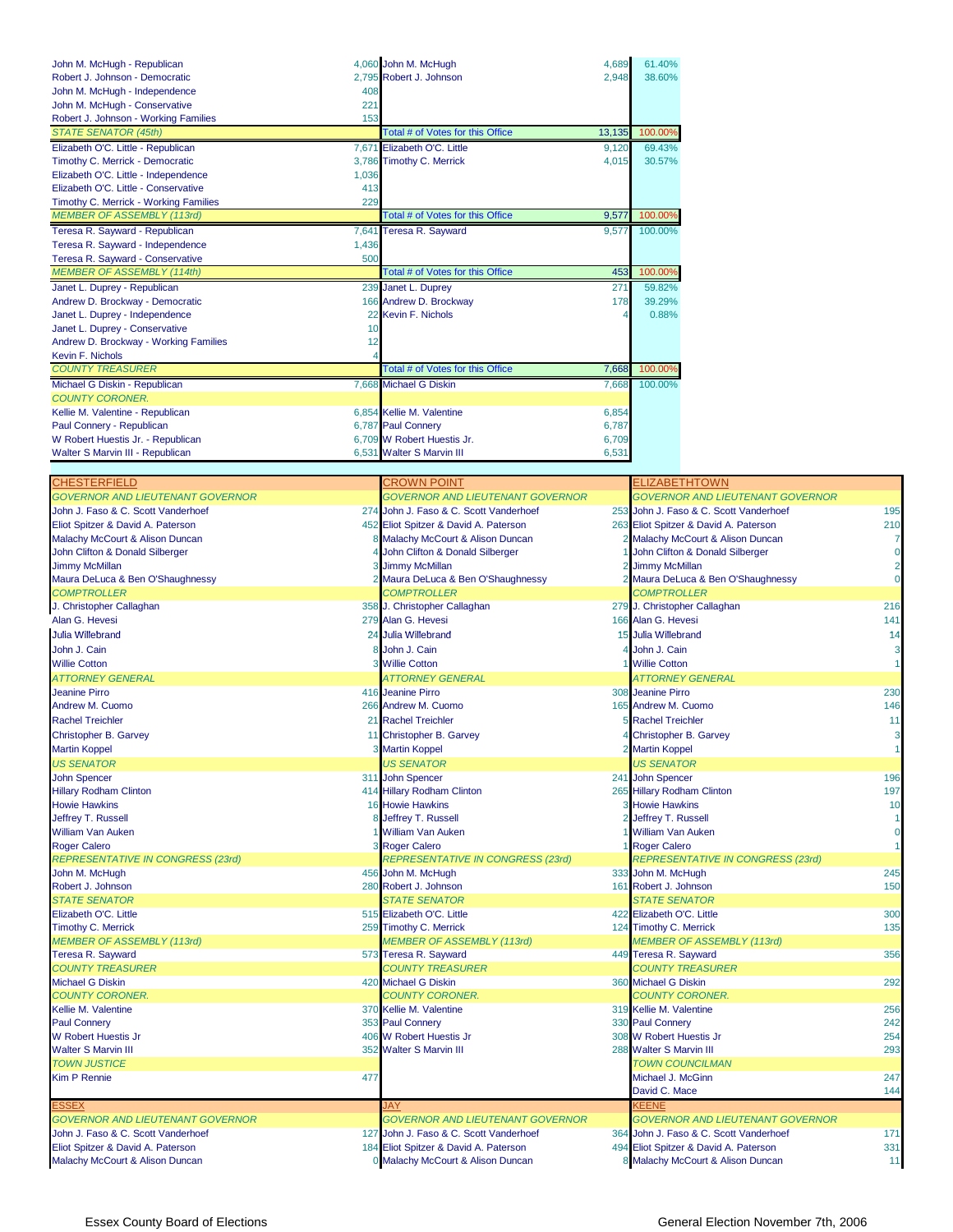| John Clifton & Donald Silberger                         |             | 2 John Clifton & Donald Silberger       | 3 John Clifton & Donald Silberger              | 2                                                                                                          |
|---------------------------------------------------------|-------------|-----------------------------------------|------------------------------------------------|------------------------------------------------------------------------------------------------------------|
| <b>Jimmy McMillan</b>                                   | $\mathbf 0$ | <b>Jimmy McMillan</b>                   | 1 Jimmy McMillan                               |                                                                                                            |
| Maura DeLuca & Ben O'Shaughnessy                        |             | Maura DeLuca & Ben O'Shaughnessy        | 2 Maura DeLuca & Ben O'Shaughnessy             |                                                                                                            |
| <b>COMPTROLLER</b>                                      |             | <b>COMPTROLLER</b>                      | <b>COMPTROLLER</b>                             |                                                                                                            |
|                                                         |             |                                         |                                                |                                                                                                            |
| J. Christopher Callaghan                                |             | 144 J. Christopher Callaghan            | 425 J. Christopher Callaghan                   | 217                                                                                                        |
| Alan G. Hevesi                                          |             | 128 Alan G. Hevesi                      | 329 Alan G. Hevesi                             | 225                                                                                                        |
| <b>Julia Willebrand</b>                                 |             | 11 Julia Willebrand                     | 27 Julia Willebrand                            | 37                                                                                                         |
| John J. Cain                                            |             | John J. Cain                            | 6 John J. Cain                                 | $\overline{2}$                                                                                             |
| <b>Willie Cotton</b>                                    |             | <b>Willie Cotton</b>                    | 0 Willie Cotton                                | 3                                                                                                          |
|                                                         |             |                                         |                                                |                                                                                                            |
| <b>ATTORNEY GENERAL</b>                                 |             | ATTORNEY GENERAL                        | ATTORNEY GENERAL                               |                                                                                                            |
| <b>Jeanine Pirro</b>                                    |             | 140 Jeanine Pirro                       | 455 Jeanine Pirro                              | 231                                                                                                        |
| Andrew M. Cuomo                                         |             | 140 Andrew M. Cuomo                     | 340 Andrew M. Cuomo                            | 251                                                                                                        |
| <b>Rachel Treichler</b>                                 |             | <b>Rachel Treichler</b>                 | 23 Rachel Treichler                            | 14                                                                                                         |
| <b>Christopher B. Garvey</b>                            |             | <b>Christopher B. Garvey</b>            | 12 Christopher B. Garvey                       | 4                                                                                                          |
| <b>Martin Koppel</b>                                    |             | 3 Martin Koppel                         | 4 Martin Koppel                                | $\overline{0}$                                                                                             |
|                                                         |             |                                         |                                                |                                                                                                            |
| <b>US SENATOR</b>                                       |             | <b>US SENATOR</b>                       | <b>US SENATOR</b>                              |                                                                                                            |
| <b>John Spencer</b>                                     |             | 117 John Spencer                        | 361 John Spencer                               | 159                                                                                                        |
| <b>Hillary Rodham Clinton</b>                           |             | 175 Hillary Rodham Clinton              | 485 Hillary Rodham Clinton                     | 340                                                                                                        |
| <b>Howie Hawkins</b>                                    |             | <b>5 Howie Hawkins</b>                  | 16 Howie Hawkins                               | 8                                                                                                          |
| Jeffrey T. Russell                                      |             | Jeffrey T. Russell                      | 5 Jeffrey T. Russell                           | $\mathbf 0$                                                                                                |
| <b>William Van Auken</b>                                |             | William Van Auken                       | 1 William Van Auken                            | $\mathbf 0$                                                                                                |
| <b>Roger Calero</b>                                     |             | 1 Roger Calero                          | 1 Roger Calero                                 | $\overline{0}$                                                                                             |
|                                                         |             |                                         |                                                |                                                                                                            |
| <b>REPRESENTATIVE IN CONGRESS (23rd)</b>                |             | REPRESENTATIVE IN CONGRESS (23rd)       | <b>REPRESENTATIVE IN CONGRESS (20th)</b>       |                                                                                                            |
| John M. McHugh                                          |             | 155 John M. McHugh                      | 487 John E. Sweeney                            | 168                                                                                                        |
| Robert J. Johnson                                       |             | 145 Robert J. Johnson                   | 346 Kirsten E. Gillibrand                      | 338                                                                                                        |
| <b>STATE SENATOR</b>                                    |             | <b>STATE SENATOR</b>                    | <b>STATE SENATOR</b>                           |                                                                                                            |
| Elizabeth O'C. Little                                   |             | 192 Elizabeth O'C. Little               | 572 Elizabeth O'C. Little                      | 294                                                                                                        |
| <b>Timothy C. Merrick</b>                               |             | 128 Timothy C. Merrick                  | 308 Timothy C. Merrick                         | 232                                                                                                        |
| <b>MEMBER OF ASSEMBLY (113rd)</b>                       |             | <b>MEMBER OF ASSEMBLY (113rd)</b>       | <b>MEMBER OF ASSEMBLY (113rd)</b>              |                                                                                                            |
| <b>Teresa R. Sayward</b>                                |             |                                         |                                                | 355                                                                                                        |
|                                                         |             | 239 Teresa R. Sayward                   | 628 Teresa R. Sayward                          |                                                                                                            |
| <b>COUNTY TREASURER</b>                                 |             | <b>COUNTY TREASURER</b>                 | <b>COUNTY TREASURER</b>                        |                                                                                                            |
| <b>Michael G Diskin</b>                                 |             | 173 Michael G Diskin                    | 497 Michael G Diskin                           | 291                                                                                                        |
| <b>COUNTY CORONER.</b>                                  |             | <b>COUNTY CORONER.</b>                  | <b>COUNTY CORONER.</b>                         |                                                                                                            |
| Kellie M. Valentine                                     |             | 159 Kellie M. Valentine                 | 461 Kellie M. Valentine                        | 280                                                                                                        |
| <b>Paul Connery</b>                                     |             | 147 Paul Connery                        | 426 Paul Connery                               | 272                                                                                                        |
| <b>W Robert Huestis Jr</b>                              |             | 171 W Robert Huestis Jr                 | 424 W Robert Huestis Jr                        | 275                                                                                                        |
|                                                         |             |                                         |                                                |                                                                                                            |
| <b>Walter S Marvin III</b>                              |             | 161 Walter S Marvin III                 | 424 Walter S Marvin III                        | 314                                                                                                        |
| <b>LEWIS</b>                                            |             | <b>MINERVA</b>                          | <b>MORIAH</b>                                  |                                                                                                            |
| <b>GOVERNOR AND LIEUTENANT GOVERNOR</b>                 |             |                                         | <b>GOVERNOR AND LIEUTENANT GOVERNOR</b>        |                                                                                                            |
|                                                         |             | <b>GOVERNOR AND LIEUTENANT GOVERNOR</b> |                                                |                                                                                                            |
| John J. Faso & C. Scott Vanderhoef                      |             | 176 John J. Faso & C. Scott Vanderhoef  | 124 John J. Faso & C. Scott Vanderhoef         |                                                                                                            |
|                                                         |             |                                         |                                                |                                                                                                            |
| Eliot Spitzer & David A. Paterson                       |             | 175 Eliot Spitzer & David A. Paterson   | 211 Eliot Spitzer & David A. Paterson          | 542<br>772                                                                                                 |
| Malachy McCourt & Alison Duncan                         |             | 2 Malachy McCourt & Alison Duncan       | 5 Malachy McCourt & Alison Duncan              | 7                                                                                                          |
| John Clifton & Donald Silberger                         | 3           | John Clifton & Donald Silberger         | 1 John Clifton & Donald Silberger              |                                                                                                            |
| <b>Jimmy McMillan</b>                                   |             | <b>Jimmy McMillan</b>                   | 0 Jimmy McMillan                               |                                                                                                            |
| Maura DeLuca & Ben O'Shaughnessy                        |             | 0 Maura DeLuca & Ben O'Shaughnessy      | 3 Maura DeLuca & Ben O'Shaughnessy             |                                                                                                            |
| <b>COMPTROLLER</b>                                      |             | <b>COMPTROLLER</b>                      | <b>COMPTROLLER</b>                             |                                                                                                            |
| J. Christopher Callaghan                                |             | 207 J. Christopher Callaghan            | 156 J. Christopher Callaghan                   |                                                                                                            |
| Alan G. Hevesi                                          |             | 103 Alan G. Hevesi                      | 138 Alan G. Hevesi                             |                                                                                                            |
|                                                         |             |                                         |                                                |                                                                                                            |
| <b>Julia Willebrand</b>                                 |             | <b>Julia Willebrand</b>                 | 15 Julia Willebrand                            | 31                                                                                                         |
| John J. Cain                                            |             | John J. Cain                            | 5 John J. Cain                                 |                                                                                                            |
| <b>Willie Cotton</b>                                    |             | <b>Willie Cotton</b>                    | 2 Willie Cotton                                |                                                                                                            |
| <b>ATTORNEY GENERAL</b>                                 |             | <b>ATTORNEY GENERAL</b>                 | <b>ATTORNEY GENERAL</b>                        |                                                                                                            |
| <b>Jeanine Pirro</b>                                    |             | 219 Jeanine Pirro                       | 158 Jeanine Pirro                              |                                                                                                            |
| Andrew M. Cuomo                                         |             | 107 Andrew M. Cuomo                     | 147 Andrew M. Cuomo                            |                                                                                                            |
|                                                         |             |                                         |                                                |                                                                                                            |
| <b>Rachel Treichler</b>                                 |             | 3 Rachel Treichler                      | 9 Rachel Treichler                             |                                                                                                            |
| Christopher B. Garvey                                   |             | Christopher B. Garvey                   | 5 Christopher B. Garvey                        |                                                                                                            |
| <b>Martin Koppel</b>                                    |             | 0 Martin Koppel                         | 0 Martin Koppel                                |                                                                                                            |
| <b>US SENATOR</b>                                       |             | <b>US SENATOR</b>                       | <b>US SENATOR</b>                              |                                                                                                            |
| <b>John Spencer</b>                                     |             | 185 John Spencer                        | 134 John Spencer                               |                                                                                                            |
| <b>Hillary Rodham Clinton</b>                           |             | 152 Hillary Rodham Clinton              |                                                |                                                                                                            |
|                                                         |             |                                         | 190 Hillary Rodham Clinton                     |                                                                                                            |
| <b>Howie Hawkins</b>                                    |             | <b>Howie Hawkins</b>                    | 0 Howie Hawkins                                |                                                                                                            |
| Jeffrey T. Russell                                      |             | Jeffrey T. Russell                      | 3 Jeffrey T. Russell                           |                                                                                                            |
| <b>William Van Auken</b>                                |             | 1 William Van Auken                     | 0 William Van Auken                            | 4<br>12<br>4<br>593<br>477<br>18<br>645<br>517<br>23<br>13<br>3<br>480<br>784<br>10<br>5<br>$\overline{7}$ |
| <b>Roger Calero</b>                                     |             | 3 Roger Calero                          | 1 Roger Calero                                 |                                                                                                            |
| <b>REPRESENTATIVE IN CONGRESS (23rd)</b>                |             | REPRESENTATIVE IN CONGRESS (23rd)       | <b>REPRESENTATIVE IN CONGRESS (23rd)</b>       |                                                                                                            |
| John M. McHugh                                          |             | 239 John M. McHugh                      | 158 John M. McHugh                             |                                                                                                            |
| Robert J. Johnson                                       |             | 107 Robert J. Johnson                   | 148 Robert J. Johnson                          |                                                                                                            |
| <b>STATE SENATOR</b>                                    |             | <b>STATE SENATOR</b>                    | <b>STATE SENATOR</b>                           |                                                                                                            |
|                                                         |             |                                         |                                                |                                                                                                            |
| Elizabeth O'C. Little                                   |             | 278 Elizabeth O'C. Little               | 255 Elizabeth O'C. Little                      |                                                                                                            |
| <b>Timothy C. Merrick</b>                               |             | 90 Timothy C. Merrick                   | 98 Timothy C. Merrick                          |                                                                                                            |
| <b>MEMBER OF ASSEMBLY (113rd)</b>                       |             | <b>MEMBER OF ASSEMBLY (113rd)</b>       | <b>MEMBER OF ASSEMBLY (113rd)</b>              |                                                                                                            |
| Teresa R. Sayward                                       |             | 322 Teresa R. Sayward                   | 238 Teresa R. Sayward                          |                                                                                                            |
| <b>COUNTY TREASURER</b>                                 |             | <b>COUNTY TREASURER</b>                 | <b>COUNTY TREASURER</b>                        |                                                                                                            |
| <b>Michael G Diskin</b>                                 |             | 265 Michael G Diskin                    | 162 Michael G Diskin                           |                                                                                                            |
| <b>COUNTY CORONER.</b>                                  |             | <b>COUNTY CORONER.</b>                  | <b>COUNTY CORONER.</b>                         |                                                                                                            |
|                                                         |             |                                         |                                                |                                                                                                            |
| Kellie M. Valentine                                     |             | 248 Kellie M. Valentine                 | 150 Kellie M. Valentine                        |                                                                                                            |
| <b>Paul Connery</b>                                     |             | 216 Paul Connery                        | 141 Paul Connery                               |                                                                                                            |
| <b>W Robert Huestis Jr</b>                              |             | 225 W Robert Huestis Jr                 | 137 W Robert Huestis Jr                        |                                                                                                            |
| <b>Walter S Marvin III</b><br><b>TOWN TAX COLLECTOR</b> |             | 258 Walter S Marvin III                 | 134 Walter S Marvin III<br><b>TOWN JUSTICE</b> | 778<br>414<br>1,053<br>352<br>1,153<br>819<br>883<br>693<br>637<br>617                                     |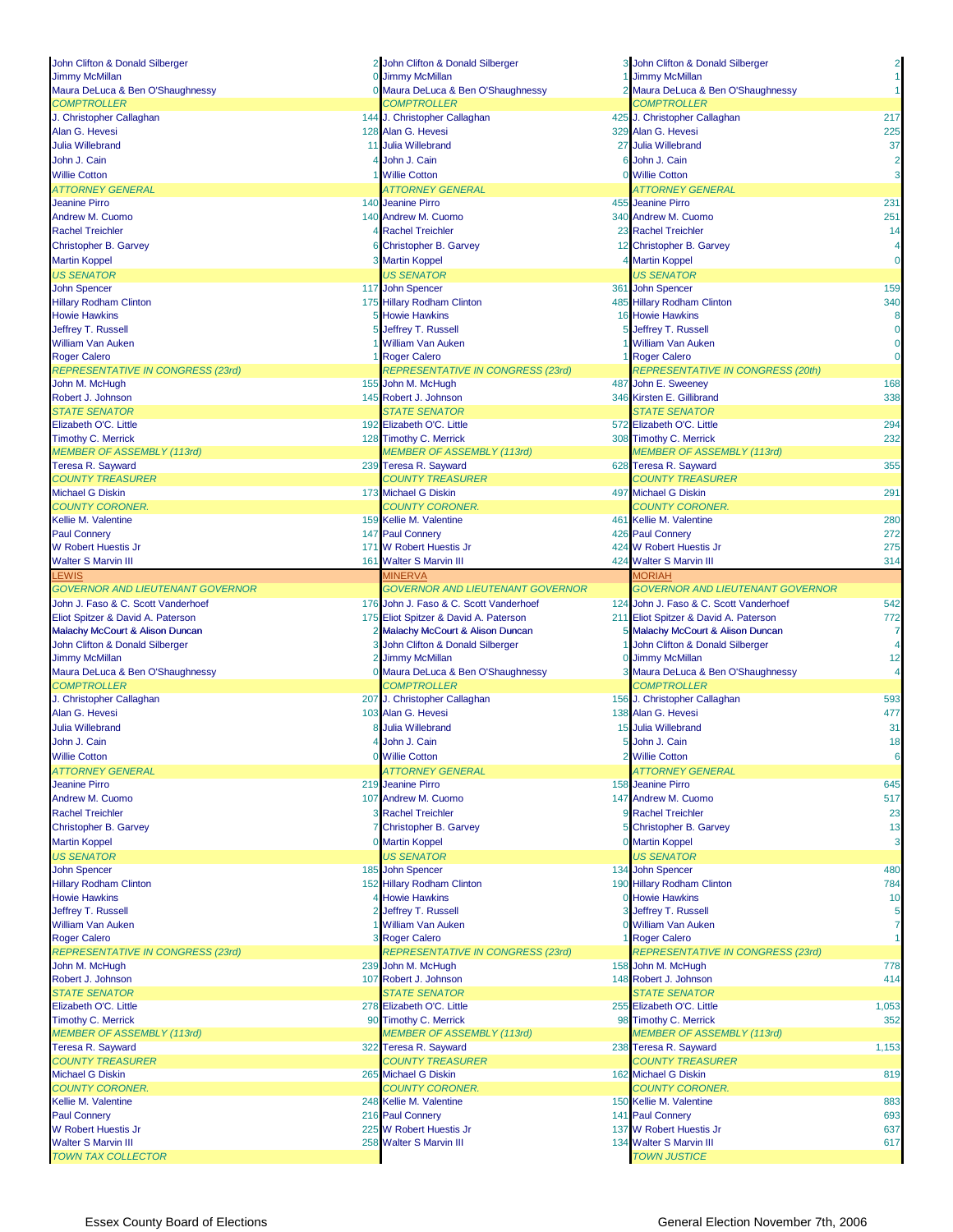| <b>Catherine Flinchum</b>                                 | 257          |                                                       |       | <b>Jeff Farnsworth</b>                                         | 1,113          |
|-----------------------------------------------------------|--------------|-------------------------------------------------------|-------|----------------------------------------------------------------|----------------|
|                                                           |              |                                                       |       | <b>Suzanne P Maye</b>                                          | 180            |
|                                                           |              |                                                       |       | <b>ASSESSOR (Unexpired Term)</b>                               |                |
|                                                           |              |                                                       |       | <b>EB Tom Carpenter</b>                                        | 856            |
|                                                           |              |                                                       |       | Proposition No. 1 YES                                          | 321            |
|                                                           |              |                                                       |       | Proposition No. 1 NO                                           | 515            |
| <b>NEWCOMB</b><br><b>GOVERNOR AND LIEUTENANT GOVERNOR</b> |              | <b>NORTH ELBA</b><br>GOVERNOR AND LIEUTENANT GOVERNOR |       | <b>NORTH HUDSON</b><br><b>GOVERNOR AND LIEUTENANT GOVERNOR</b> |                |
| John J. Faso & C. Scott Vanderhoef                        |              | 93 John J. Faso & C. Scott Vanderhoef                 |       | 859 John J. Faso & C. Scott Vanderhoef                         | 47             |
| Eliot Spitzer & David A. Paterson                         |              | 180 Eliot Spitzer & David A. Paterson                 |       | 1,581 Eliot Spitzer & David A. Paterson                        | 44             |
| Malachy McCourt & Alison Duncan                           |              | 0 Malachy McCourt & Alison Duncan                     |       | 23 Malachy McCourt & Alison Duncan                             | $\mathbf 0$    |
| John Clifton & Donald Silberger                           |              | 0 John Clifton & Donald Silberger                     |       | 6 John Clifton & Donald Silberger                              | 1              |
| <b>Jimmy McMillan</b>                                     |              | 0 Jimmy McMillan                                      |       | 10 Jimmy McMillan                                              | $\mathbf{0}$   |
| Maura DeLuca & Ben O'Shaughnessy                          |              | 1 Maura DeLuca & Ben O'Shaughnessy                    |       | 2 Maura DeLuca & Ben O'Shaughnessy                             | $\mathbf 0$    |
| <b>COMPTROLLER</b>                                        |              | <b>COMPTROLLER</b>                                    |       | <b>COMPTROLLER</b>                                             |                |
| J. Christopher Callaghan                                  |              | 117 J. Christopher Callaghan                          |       | 1,163 J. Christopher Callaghan                                 | 63             |
| Alan G. Hevesi                                            |              | 104 Alan G. Hevesi                                    |       | 920 Alan G. Hevesi                                             | 25             |
| <b>Julia Willebrand</b>                                   |              | 12 Julia Willebrand                                   |       | 99 Julia Willebrand                                            | 1              |
| John J. Cain                                              | 5            | John J. Cain                                          |       | 13 John J. Cain                                                | $\overline{2}$ |
| <b>Willie Cotton</b>                                      |              | <b>Willie Cotton</b>                                  |       | 6 Willie Cotton                                                | $\Omega$       |
| <b>ATTORNEY GENERAL</b>                                   |              | <b>ATTORNEY GENERAL</b>                               |       | ATTORNEY GENERAL                                               |                |
| <b>Jeanine Pirro</b>                                      |              | 125 Jeanine Pirro                                     |       | 1,263 Jeanine Pirro                                            | 63             |
| Andrew M. Cuomo                                           |              | 111 Andrew M. Cuomo                                   |       | 1,027 Andrew M. Cuomo                                          | 25             |
| <b>Rachel Treichler</b>                                   |              | 2 Rachel Treichler                                    |       | 33 Rachel Treichler                                            | $\mathbf{1}$   |
| Christopher B. Garvey                                     |              | <b>Christopher B. Garvey</b>                          |       | 20 Christopher B. Garvey                                       | 3              |
| <b>Martin Koppel</b>                                      |              | 0 Martin Koppel                                       |       | <b>6 Martin Koppel</b>                                         | $\overline{0}$ |
| <b>US SENATOR</b>                                         |              | <b>US SENATOR</b>                                     |       | <b>US SENATOR</b>                                              |                |
| <b>John Spencer</b>                                       |              | 105 John Spencer                                      |       | 914 John Spencer                                               | 53             |
| <b>Hillary Rodham Clinton</b>                             |              | 151 Hillary Rodham Clinton                            |       | 1,471 Hillary Rodham Clinton                                   | 42             |
| <b>Howie Hawkins</b>                                      |              | 0 Howie Hawkins                                       |       | 27 Howie Hawkins                                               | 1              |
| Jeffrey T. Russell                                        |              | 1 Jeffrey T. Russell                                  |       | 11 Jeffrey T. Russell                                          | $\mathbf{1}$   |
| <b>William Van Auken</b>                                  |              | 1 William Van Auken                                   |       | 4 William Van Auken                                            | $\mathbf{0}$   |
| <b>Roger Calero</b>                                       |              | 3 Roger Calero                                        |       | <b>6 Roger Calero</b>                                          | $\overline{0}$ |
| <b>REPRESENTATIVE IN CONGRESS (23rd)</b>                  |              | REPRESENTATIVE IN CONGRESS (20th)                     |       | <b>REPRESENTATIVE IN CONGRESS (20th)</b>                       |                |
| John M. McHugh                                            |              | 136 John E. Sweeney                                   |       | 1,059 John E. Sweeney                                          | 74             |
| Robert J. Johnson                                         |              | 97 Kirsten E. Gillibrand                              |       | 1,340 Kirsten E. Gillibrand                                    | 27             |
| <b>STATE SENATOR</b>                                      |              | <b>STATE SENATOR</b>                                  |       | <b>STATE SENATOR</b>                                           |                |
| Elizabeth O'C. Little                                     |              | 215 Elizabeth O'C. Little                             |       | 1,561 Elizabeth O'C. Little                                    | 94             |
| <b>Timothy C. Merrick</b>                                 |              | 61 Timothy C. Merrick                                 |       | 921 Timothy C. Merrick                                         | 11             |
| <b>MEMBER OF ASSEMBLY (113rd)</b>                         |              | <b>MEMBER OF ASSEMBLY (113rd)</b>                     |       | <b>MEMBER OF ASSEMBLY (113rd)</b>                              |                |
| Teresa R. Sayward                                         |              | 207 Teresa R. Sayward                                 |       | 1,657 Teresa R. Sayward                                        | 88             |
| <b>COUNTY TREASURER</b>                                   |              | <b>COUNTY TREASURER</b>                               |       | <b>COUNTY TREASURER</b>                                        |                |
| <b>Michael G Diskin</b>                                   |              | 144 Michael G Diskin                                  |       | 1,255 Michael G Diskin                                         | 75             |
| <b>COUNTY CORONER.</b>                                    |              | <b>COUNTY CORONER.</b>                                |       | <b>COUNTY CORONER.</b>                                         |                |
| Kellie M. Valentine                                       |              | 126 Kellie M. Valentine                               |       | 1,169 Kellie M. Valentine                                      | 61             |
| <b>Paul Connery</b>                                       |              | 119 Paul Connery                                      |       | 1,104 Paul Connery                                             | 73             |
| <b>W Robert Huestis Jr</b>                                |              | 120 W Robert Huestis Jr                               |       | 1.100 W Robert Huestis Jr                                      | 64             |
| <b>Walter S Marvin III</b>                                |              | 115 Walter S Marvin III                               |       | 1,130 Walter S Marvin III                                      | 63             |
| <b>TOWN JUSTICE</b><br><b>John F Sullivan</b>             | 55           |                                                       |       |                                                                |                |
| Paul B Hai                                                | 94           |                                                       |       |                                                                |                |
| <b>Andrew Stengrevics B</b>                               | 138          |                                                       |       |                                                                |                |
| <b>TOWN COUNCILMAN</b>                                    |              |                                                       |       |                                                                |                |
| Michael J. Tracy                                          |              | 150 Proposition No. 1 YES                             | 372   |                                                                |                |
| Sandra Bureau                                             |              | 129 Proposition No. 1 NO                              | 1,297 |                                                                |                |
| <b>SCHROON</b>                                            |              | <b>ST. ARMAND</b>                                     |       | <b>TICONDEROGA</b>                                             |                |
| <b>GOVERNOR AND LIEUTENANT GOVERNOR</b>                   |              | <b>GOVERNOR AND LIEUTENANT GOVERNOR</b>               |       | <b>GOVERNOR AND LIEUTENANT GOVERNOR</b>                        |                |
| John J. Faso & C. Scott Vanderhoef                        | 429          | John J. Faso & C. Scott Vanderhoef                    |       | 161 John J. Faso & C. Scott Vanderhoef                         | 636            |
| Eliot Spitzer & David A. Paterson                         |              | 367 Eliot Spitzer & David A. Paterson                 |       | 301 Eliot Spitzer & David A. Paterson                          | 846            |
| Malachy McCourt & Alison Duncan                           |              | 6 Malachy McCourt & Alison Duncan                     |       | 0 Malachy McCourt & Alison Duncan                              | 9              |
| John Clifton & Donald Silberger                           | $\mathbf{2}$ | John Clifton & Donald Silberger                       |       | 1 John Clifton & Donald Silberger                              | 4              |
| <b>Jimmy McMillan</b>                                     |              | <b>Jimmy McMillan</b>                                 |       | 1 Jimmy McMillan                                               | 7              |
| Maura DeLuca & Ben O'Shaughnessy                          |              | 2 Maura DeLuca & Ben O'Shaughnessy                    |       | 1 Maura DeLuca & Ben O'Shaughnessy                             | 5              |
| <b>COMPTROLLER</b>                                        |              | <b>COMPTROLLER</b>                                    |       | <b>COMPTROLLER</b>                                             |                |
| J. Christopher Callaghan                                  |              | 503 J. Christopher Callaghan                          |       | 207 J. Christopher Callaghan                                   | 794            |
| Alan G. Hevesi                                            |              | 249 Alan G. Hevesi                                    |       | 192 Alan G. Hevesi                                             | 492            |
| <b>Julia Willebrand</b>                                   |              | 19 Julia Willebrand                                   |       | 21 Julia Willebrand                                            | 63             |
| John J. Cain                                              |              | John J. Cain                                          |       | 0 John J. Cain                                                 | 16             |
| <b>Willie Cotton</b>                                      |              | 2 Willie Cotton                                       |       | 3 Willie Cotton                                                | 6              |
| <b>ATTORNEY GENERAL</b>                                   |              | <b>ATTORNEY GENERAL</b>                               |       | <b>ATTORNEY GENERAL</b>                                        |                |
| <b>Jeanine Pirro</b>                                      |              | 515 Jeanine Pirro                                     |       | 253 Jeanine Pirro                                              | 853            |
| Andrew M. Cuomo                                           |              | 253 Andrew M. Cuomo                                   |       | 185 Andrew M. Cuomo                                            | 502            |
| <b>Rachel Treichler</b>                                   |              | 15 Rachel Treichler                                   |       | <b>6 Rachel Treichler</b>                                      | 21             |
| Christopher B. Garvey                                     |              | Christopher B. Garvey                                 |       | 2 Christopher B. Garvey                                        | 21             |
| <b>Martin Koppel</b>                                      |              | 1 Martin Koppel                                       |       | 3 Martin Koppel                                                | 8              |
| <b>US SENATOR</b>                                         |              | <b>US SENATOR</b>                                     |       | <b>US SENATOR</b>                                              |                |
| <b>John Spencer</b>                                       |              | 429 John Spencer                                      |       | 166 John Spencer                                               | 621            |
| <b>Hillary Rodham Clinton</b>                             |              | 341 Hillary Rodham Clinton                            |       | 277 Hillary Rodham Clinton                                     | 815            |
| <b>Howie Hawkins</b>                                      |              | <b>Howie Hawkins</b>                                  |       | 5 Howie Hawkins                                                | 18             |
| Jeffrey T. Russell                                        |              | Jeffrey T. Russell                                    |       | 2 Jeffrey T. Russell                                           | 9              |